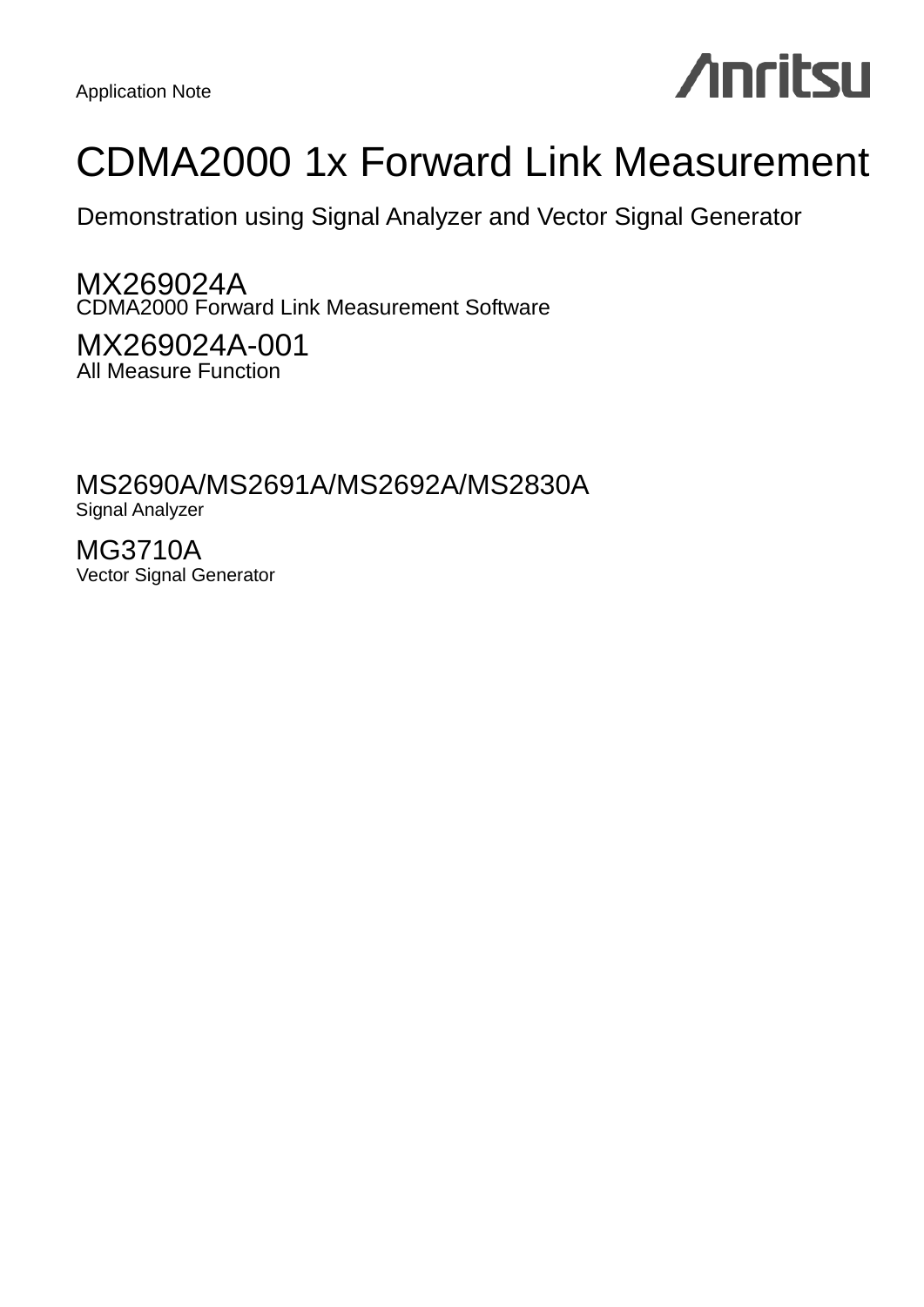## **Introduction**

This document explains how to output the CDMA2000 Forward Link signal from the MG3710A Vector Signal Generator and measure the signal using the MS2690A/MS2691A/MS2692A/MS2830A Signal Analyzer.

The aim of this guide is to provide an understanding of the following items:

- Output of CDMA2000 Forward Link signal using MG3710A Vector Signal Generator and measurement of Tx characteristics using MS2690A/MS2691A/MS2692A/MS2830A Signal Analyzer
- High-speed measurement of CDMA2000 Forward Link signal Tx characteristics using All Measure Function

## **Preparations**

Prepare the following equipment and software for the demonstration.

- MG3710A Vector Signal Generator (Firmware Ver. 2.00.02 or newer) Opt-032 1stRF 100 kHz to 2.7 GHz (Opt-034, -036 also OK)
- MS2690A/MS2691A/MS2692A/MS2830A Signal Analyzer (Firmware Ver. 5.06.00 or newer) MX269024A CDMA2000 Forward Link Measurement Software MX269024A-001 All Measure Function MS2830A-006 Analysis Bandwidth 10 MHz (using MS2830A)
- RF Cable 1 pc

The CDMA2000 Forward Link signal used in the demonstration uses the standard waveform patterns installed in the MG3710A Vector Signal Generator.

Connect the instruments as shown in the following set-up diagram.



*Fig. 1. Connection Set-up*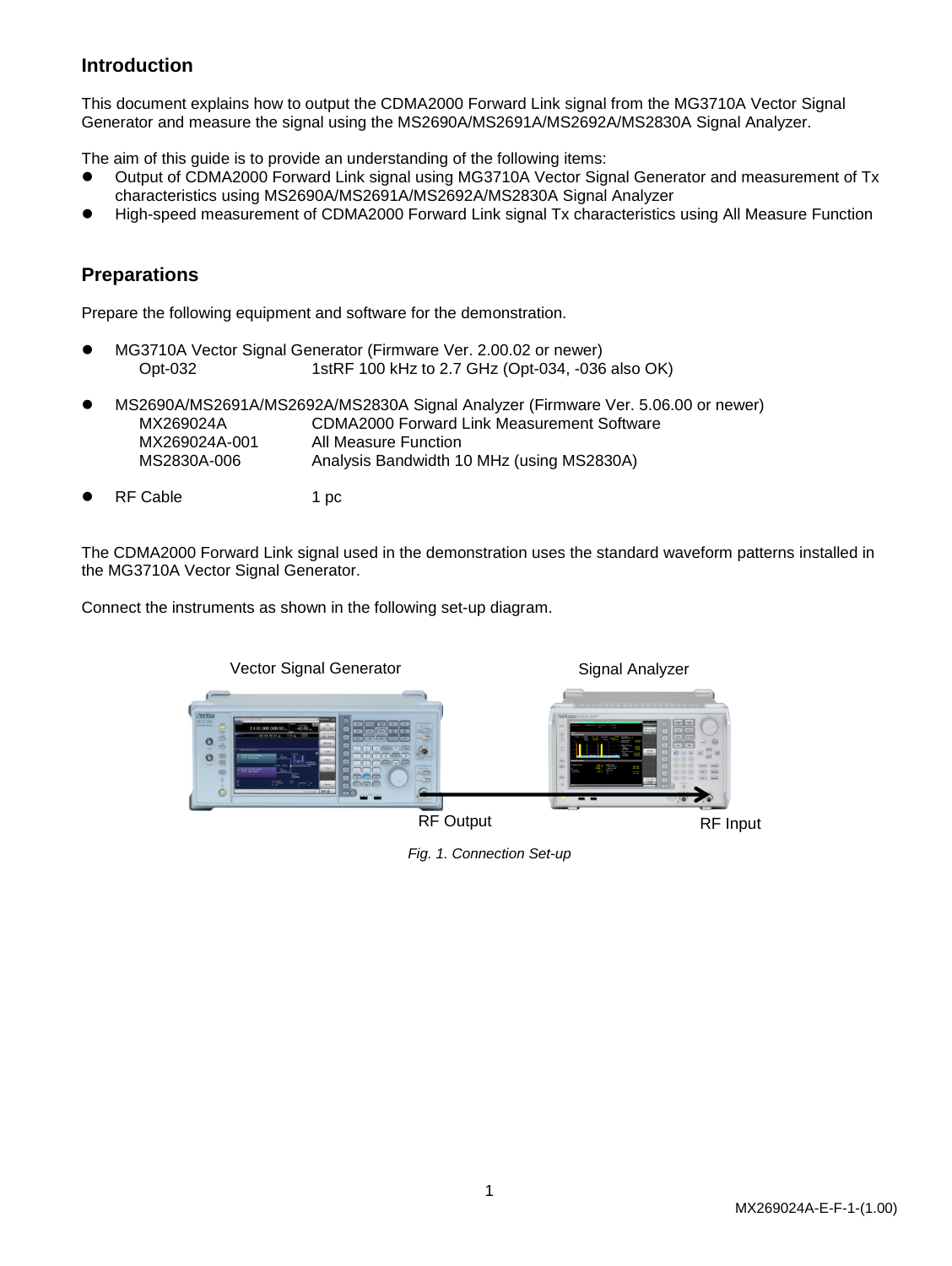## **Vector Signal Generator Operation**

Use the following procedure to output the CDMA2000 Forward Link signal from the MG3710A Vector Signal Generator.

[Procedure]

- 1. Press [Preset] -> [F3] Preset All.
- 2. Press [Load] to display the Waveform List to Load window.
- 3. Select CDMA2000 from the Packages list at the left side of the window.
- 4. Select FWD\_RC3-5\_9channel from Patterns in the Packages list at the right side of the window.
- 5. Press [F6] Load Pattern.
- 6. Press [Select] to display the Waveform List to Play window.
- 7. Select CDMA2000 from the Packages list at the left side of the window.
- 8. Select FWD\_RC3-5\_9channel from Patterns in the Packages list at the right side of the window.
- 9. Press [F6] Select.
- 10. Press [Frequency] and set the frequency to 870 MHz.
- 11. Press [Level] and set the level to –10 dBm.
- 12. Press RF Output [Mod On/Off] and [On/Off] to output the modulation signal.



*Fig. 2. Vector Signal Generator Settings*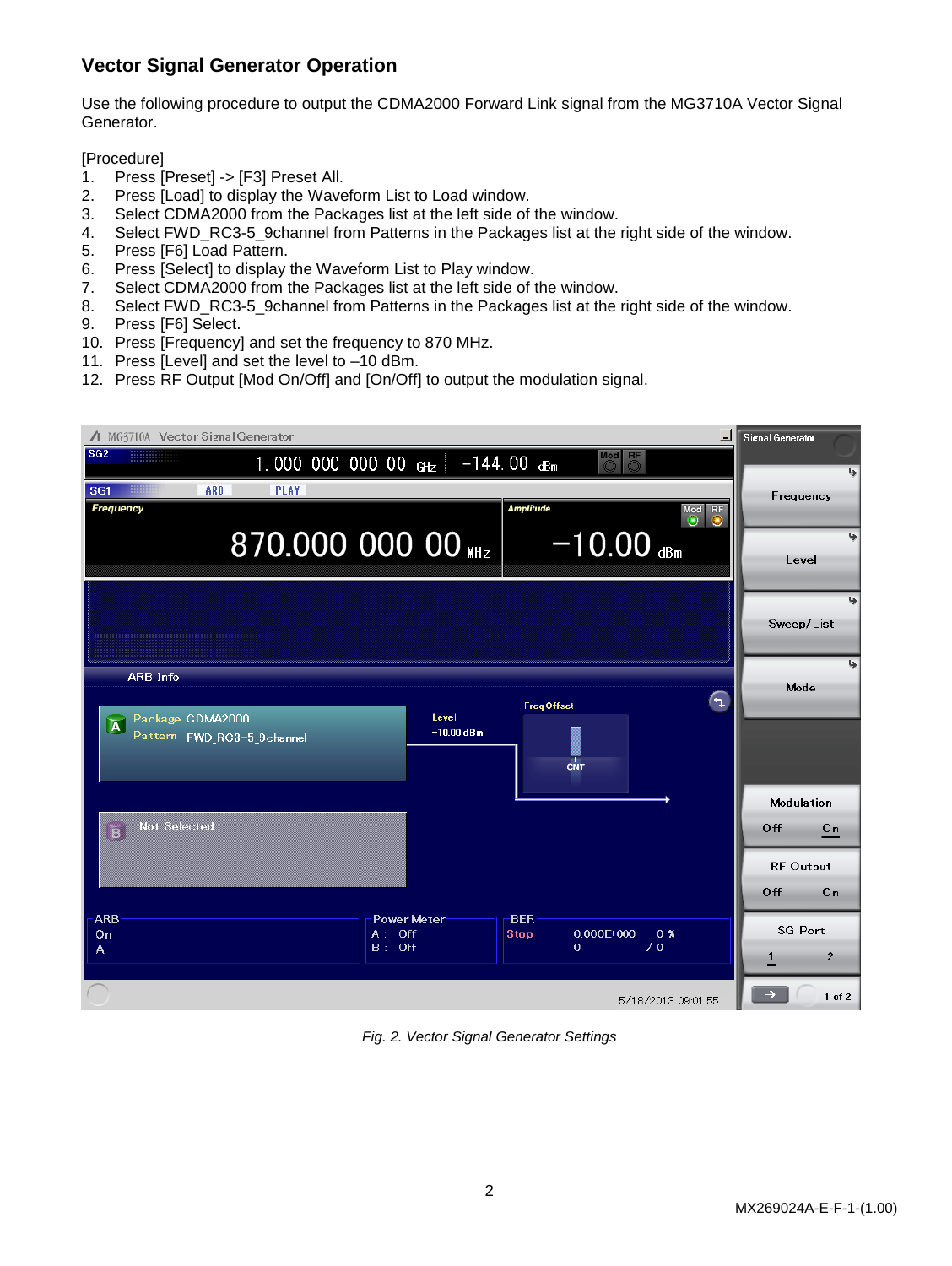## **Signal Analyzer Operation**

Use the following procedure to measure the Tx characteristics of the CDMA2000 Forward Link signal using the MS2690A/MS2691A/MS2692A/MS2830A Signal Analyzer.

*Modulation Accuracy Measurement*

[Procedure]

- 1. Press [Application Switch] to select CDMA2000 Forward.
- 2. Press [Preset] -> [F1] Preset.
- 3. Press [Frequency] and set the frequency to 870 MHz.
- 4. Press [Amplitude] and set the level to –10 dBm.
- 5. Press [Measure] -> [F1] Code Domain.
- 6. Press Function Key Menu Top -> [F3] Common Setting -> [F1] Radio Configuration to set RC3-5.
- 7. Press [Single] to start measurement.

The above operations measure the frequency error, modulation accuracy and code domain power.



*Fig. 3. Frequency Error/Modulation Accuracy/Code Domain Power Measurement Results*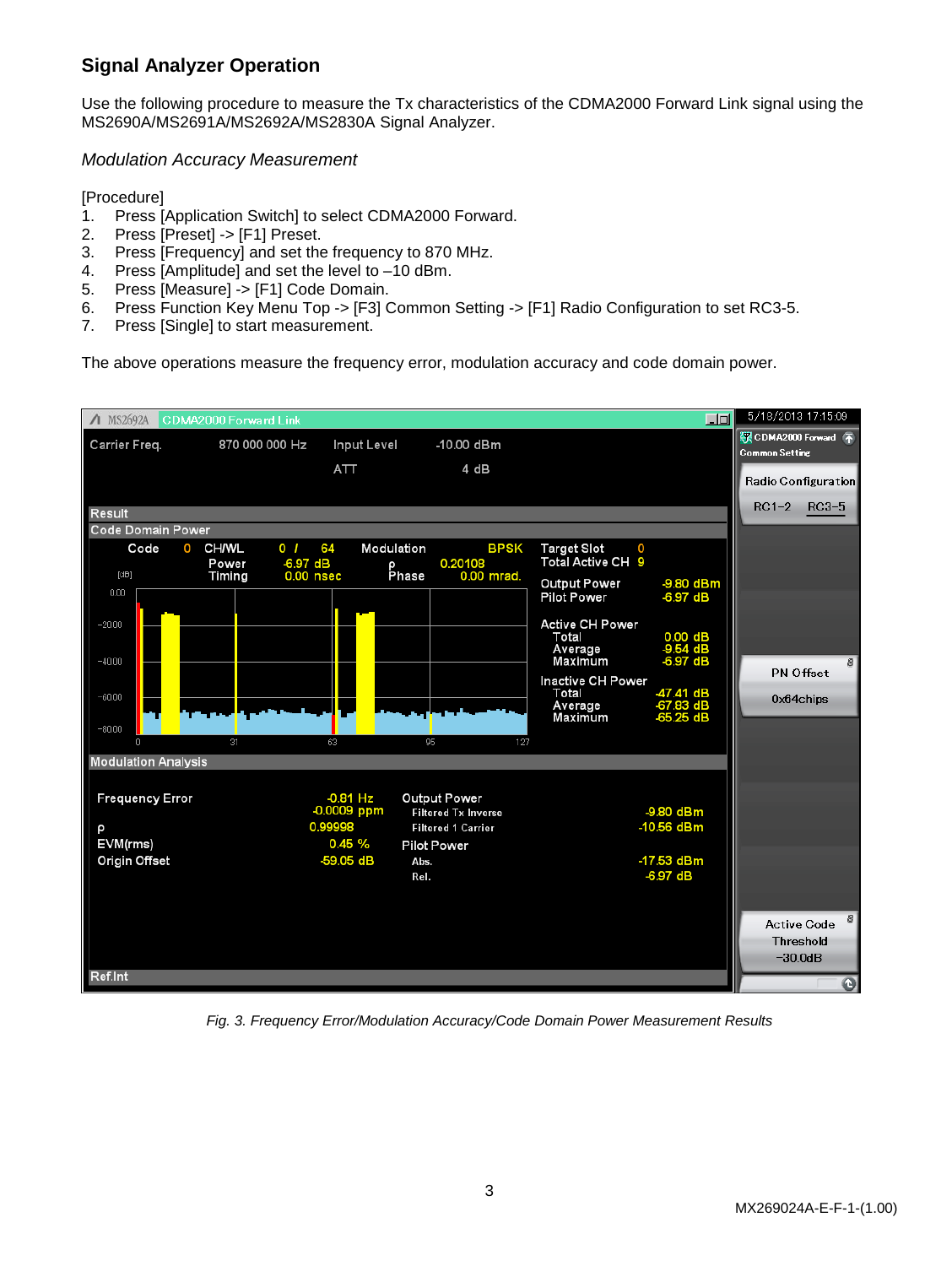### *Occupied Bandwidth Measurement*

8. Press [Measure] -> [F7] OBW (FFT) to measure the occupied bandwidth using the signal analyzer function.



*Fig. 4. Occupied Bandwidth Measurement Results*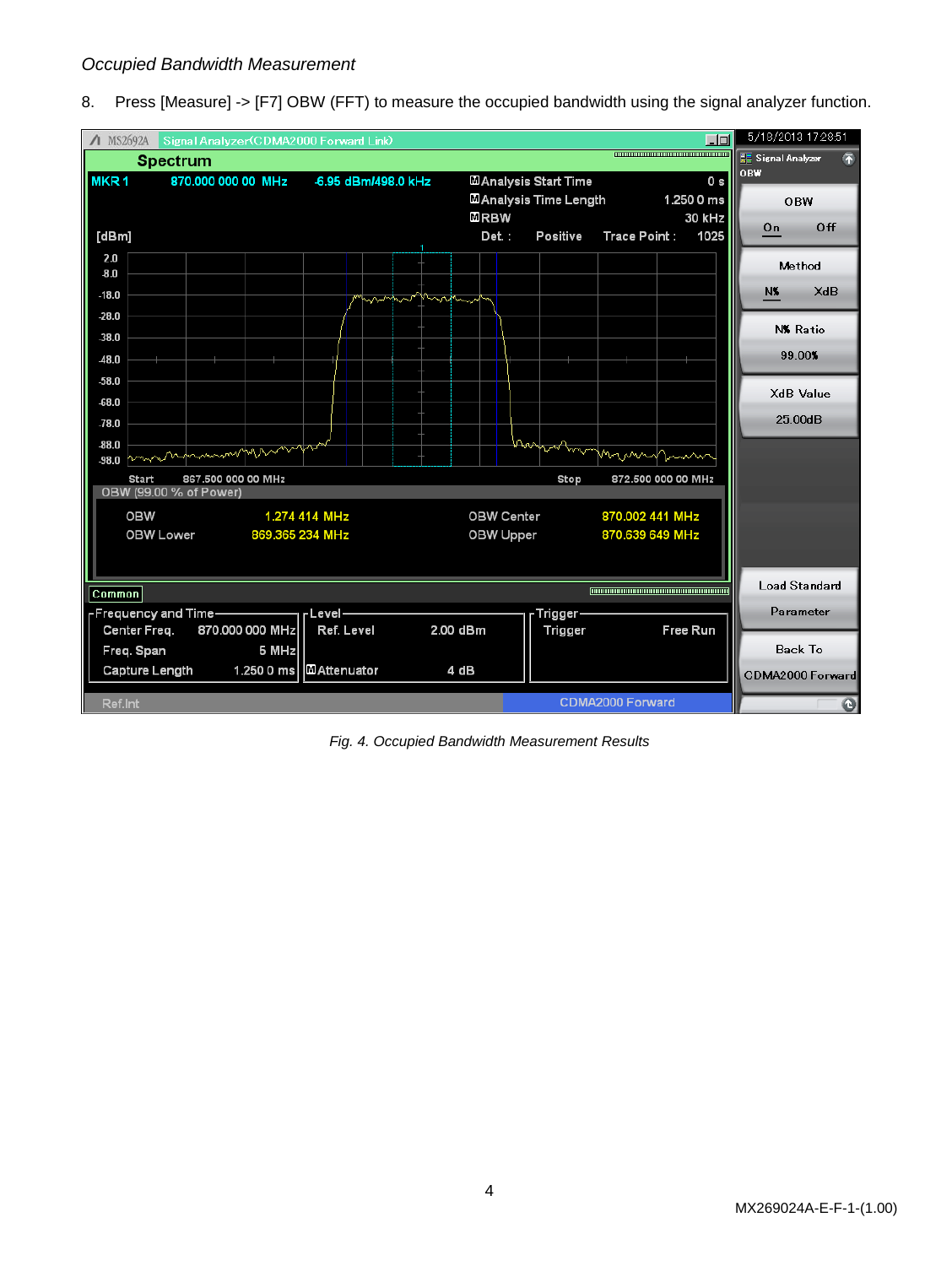### *Emissions Measurement*

9. Press [Measure] -> [->] (Function Menu page 2) -> [F6] Spectrum Emission Mask (Swept) to measure emissions using the spectrum analyzer function.



*Fig. 5. Emissions Measurement Results*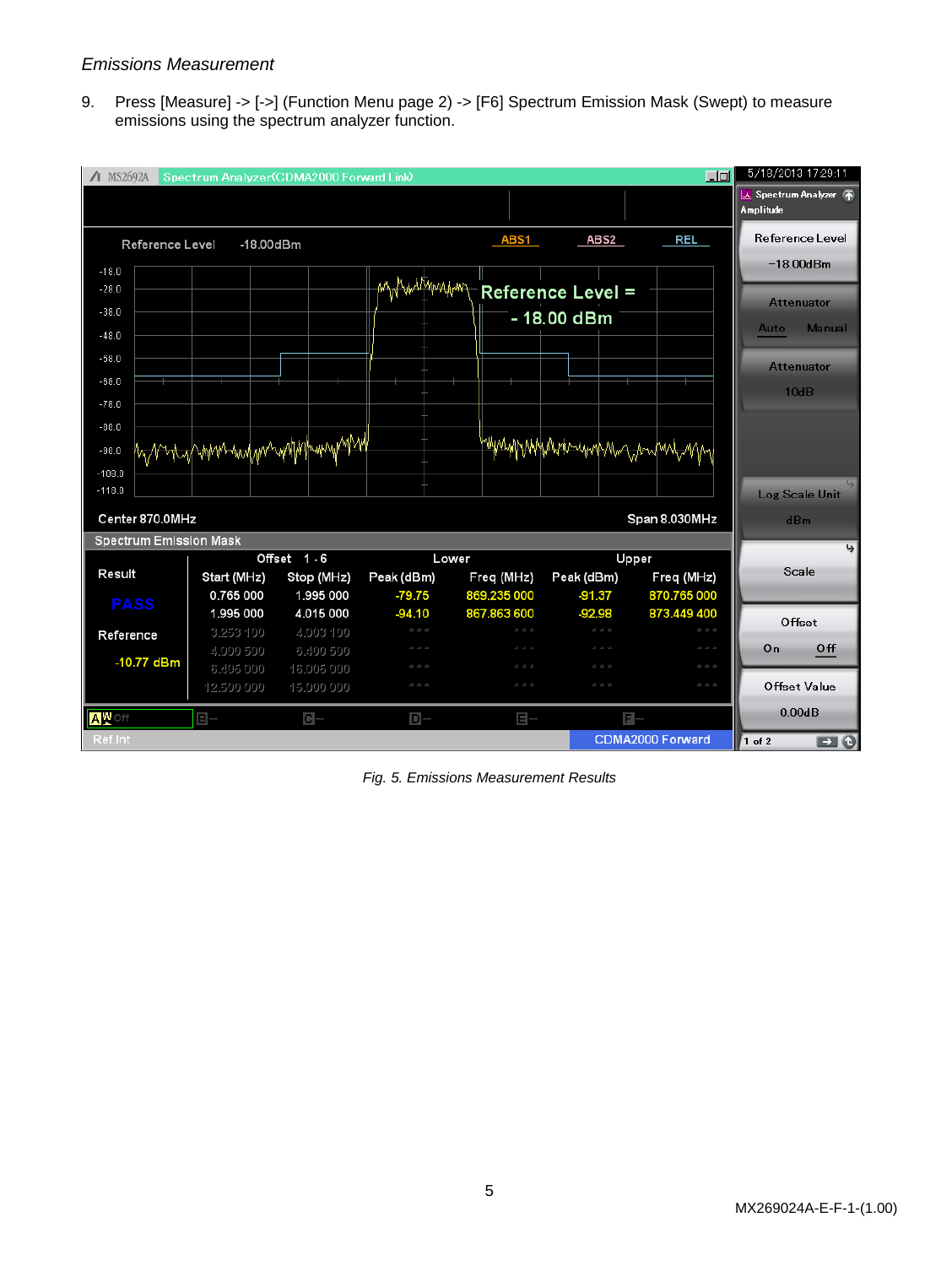## *Batch Measurement of Tx Characteristics*

The signal analyzer All Measure function can be used to measure not only the frequency error, modulation accuracy, and code domain power, but also for power vs time and spectrum measurements. Using this function can shorten the measurement time by selecting each function for each measurement item. There are three measurement units: Modulation Analysis, Occupied Bandwidth, and Spectrum Emission; measurement can be enabled/disabled for each, along with the number of measurement averagings.

[Procedure]

- 10. Press [Measure] -> [F3] All Measure.
- 11. Press [Single] to start measurement.

The above procedure measures the modulation accuracy, Tx power, occupied bandwidth, and emissions as a single batch measurement.

| $\Lambda$ MS2692A                      | CDMA2000 Forward Link |                             |                            | $\Box$     | 5/18/2013 17:37:34                                              |
|----------------------------------------|-----------------------|-----------------------------|----------------------------|------------|-----------------------------------------------------------------|
| Carrier Freq.                          | 870 000 000 Hz        | Input Level<br>ATT          | -10.00 dBm<br>4 dB         |            | CDMA2000 Forward 不<br><b>All Measure</b><br>Modulation Analysis |
| Result                                 |                       |                             |                            |            | Setting                                                         |
| <b>Modulation Analysis &amp; Power</b> |                       |                             |                            |            |                                                                 |
| <b>Code Domain Power</b>               |                       |                             |                            |            | Occupied Bandwidth                                              |
| Inactive CH Power                      |                       |                             |                            |            | Setting                                                         |
| Total                                  | $-47.51$ dB           |                             |                            |            |                                                                 |
| Average                                | -67.92 dB             |                             |                            |            | Spectrum Emission                                               |
| Maximum                                | $-65.33 dB$           |                             |                            |            | <b>Mask Setting</b>                                             |
| <b>Modulation Analysis</b>             |                       |                             |                            |            |                                                                 |
| <b>Frequency Error</b>                 |                       | $-0.55$ Hz<br>$-0.0006$ ppm |                            |            |                                                                 |
| p                                      |                       | 0.99998                     | <b>Channel Power</b>       | -10.59 dBm |                                                                 |
| EVM (rms)                              |                       | 0.44%                       |                            |            |                                                                 |
| Origin Offset                          |                       | $-58.67$ dB                 | <b>Pilot Power</b><br>Abs. | -17.55 dBm |                                                                 |
|                                        |                       |                             | Rel.                       | -6.97 dB   |                                                                 |
| <b>OBW</b>                             |                       | <b>SEM</b>                  |                            |            |                                                                 |
| <b>OBW</b>                             | 1.269 531 MHz         |                             | Result                     | Pass       |                                                                 |
|                                        |                       |                             |                            |            | <b>SEM Result</b>                                               |
|                                        |                       |                             |                            |            | Detail                                                          |
| Ref.Int                                | $\bullet$             |                             |                            |            |                                                                 |

*Fig. 6. All Measure Function Measurement Results*